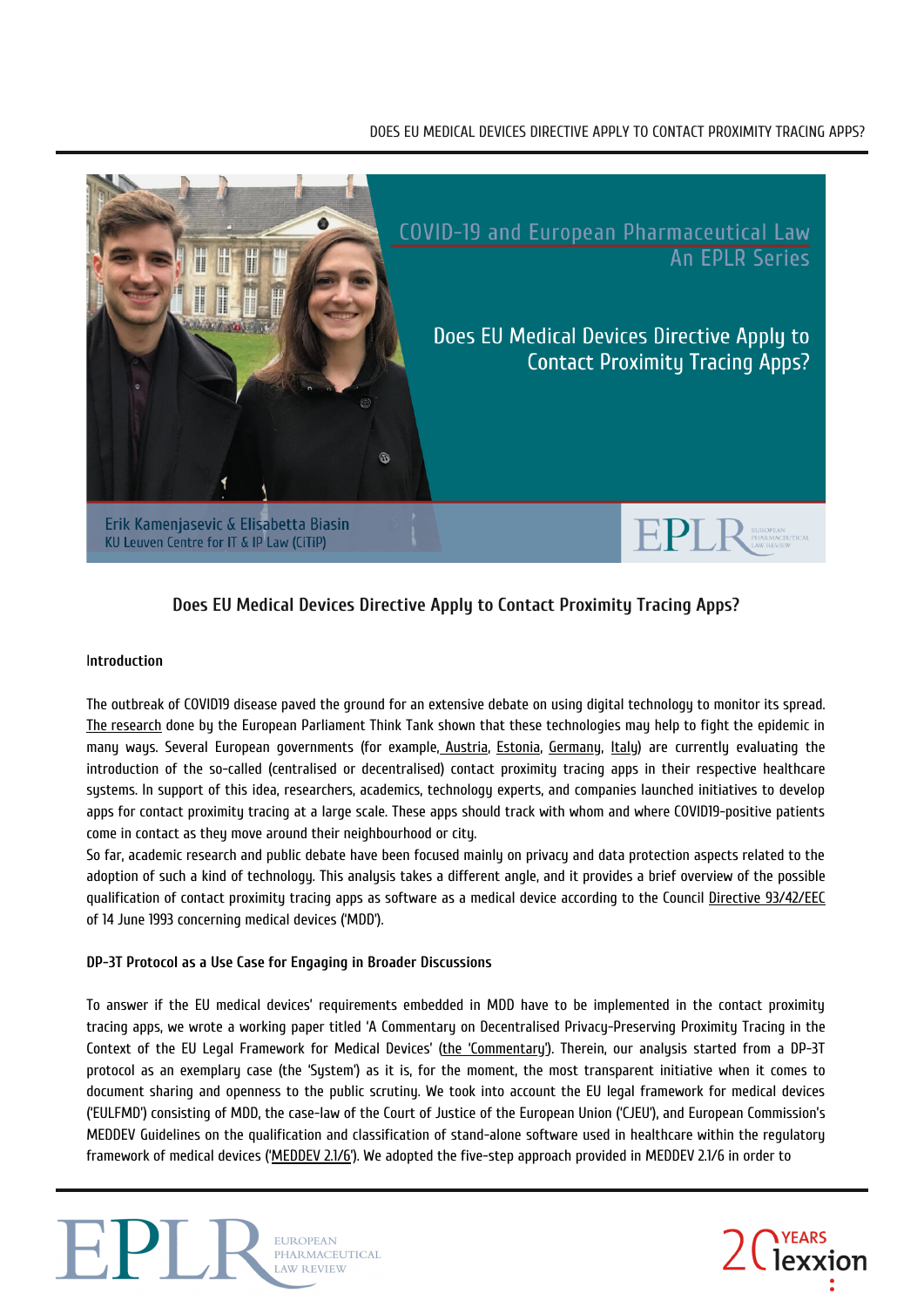assess the possible qualification of the System as a medical device. In the paragraphs that follow, we propose a synthesis of the points we have touched upon more extensively in the Commentary.

#### **Analysis Based on MDD and MEDDEV 2.1/6**

In order to analyse the qualification of the System as a medical device, it is essential to establish the material scope of MDD. That requires the evaluation of Article 1(2)(a) of MDD, namely the nature of the device (whether it is an instrument, apparatus, software, etcetera), the medical purpose for which the devices is used (diagnosis, prevention, monitoring, treatment or alleviation of disease, etcetera), its principal intended action, and whether it will be used for human beings. Furthermore, MEDDEV 2.1/6 is of pivotal importance. This non-binding document defines the criteria for the qualification of stand-alone software, when used in the healthcare setting, as a medical device and the application of the classification criteria to such software. From now on, the analysis is based on the aforementioned criteria to preliminary answer if the System falls under the scope of MDD.

## I**s the Product Software? ([Step](https://ec.europa.eu/docsroom/documents/17921) 1)**

According to MEDDEV 2.1/6, software means a set of instructions that processes input data and creates output data. Input data is any data provided to software in order to obtain output data after the computation of this data, while output data is any data produced by the software. According to the DP-3T White Paper (the 'White [Paper'](https://github.com/DP-3T/documents/blob/master/DP3T%20White%20Paper.pdf)), patients who are diagnosed with COVID19 will be authorised by health authorities to upload in the system information that aids in proximity tracing (input data). As the following step, patients will instruct their phones to upload to the backend some data in the form of their digital ID ('EphID') for the infectious period. Other smartphones periodically query the backend for this information and reconstruct the corresponding EphIDs of infected patients locally. If the smartphone has stored a record of any of these infected EphIDs, then the smartphone's user has been in contact with an infected person, and the smartphone computes the owner's risk score. If this score is above the threshold, the smartphone initiates a notification process (output data). As such, the System is a set of instructions processing input data and creating output data falling under the definition of software according to the MEDDEV 2.1/6.

#### **Is the Software a Stand-Alone Software? ([Step](https://ec.europa.eu/docsroom/documents/17921) 2)**

The software has to be stand-alone. That is, according to MEDDEV 2.1/6, software which is not incorporated in a medical device at the time of its placing on the market or its making available. The System appears not to be incorporated into another medical device. Therefore, the second step is met, and the System qualifies as stand-alone software.

# Is the Software Performing an Action on Data Apart from Storage, Archival, Communication, or a Simple Search? **([Step](https://ec.europa.eu/docsroom/documents/17921) 3)**

The System is [described](https://github.com/DP-3T/documents/blob/master/DP3T%20-%20Simplified%20Three%20Page%20Brief.pdf) as operating in four phases: (I) installation, (II) normal operation; (III) handling infected patients; (IV) decentralised contact tracing. For the analysis of the actions performed by the System in the context of this step, phases III and IV are relevant.

In phase III, if the national health authority confirms that the user has been infected with COVID19, he/she is allowed to send data to the backend server, with confirmative information about the infection. In this phase, the System only stores the user's data to the backend server. Hence, it is not performing an action different from storage, archival, communication or a simple search. If that were the only action performed by the System, the software would not qualify as a medical device. In phase IV, every other users' app processes the data downloaded from the backend server to compute whether the user was in physical proximity to one or more contacts identified as an infected person. Once this information is processed,



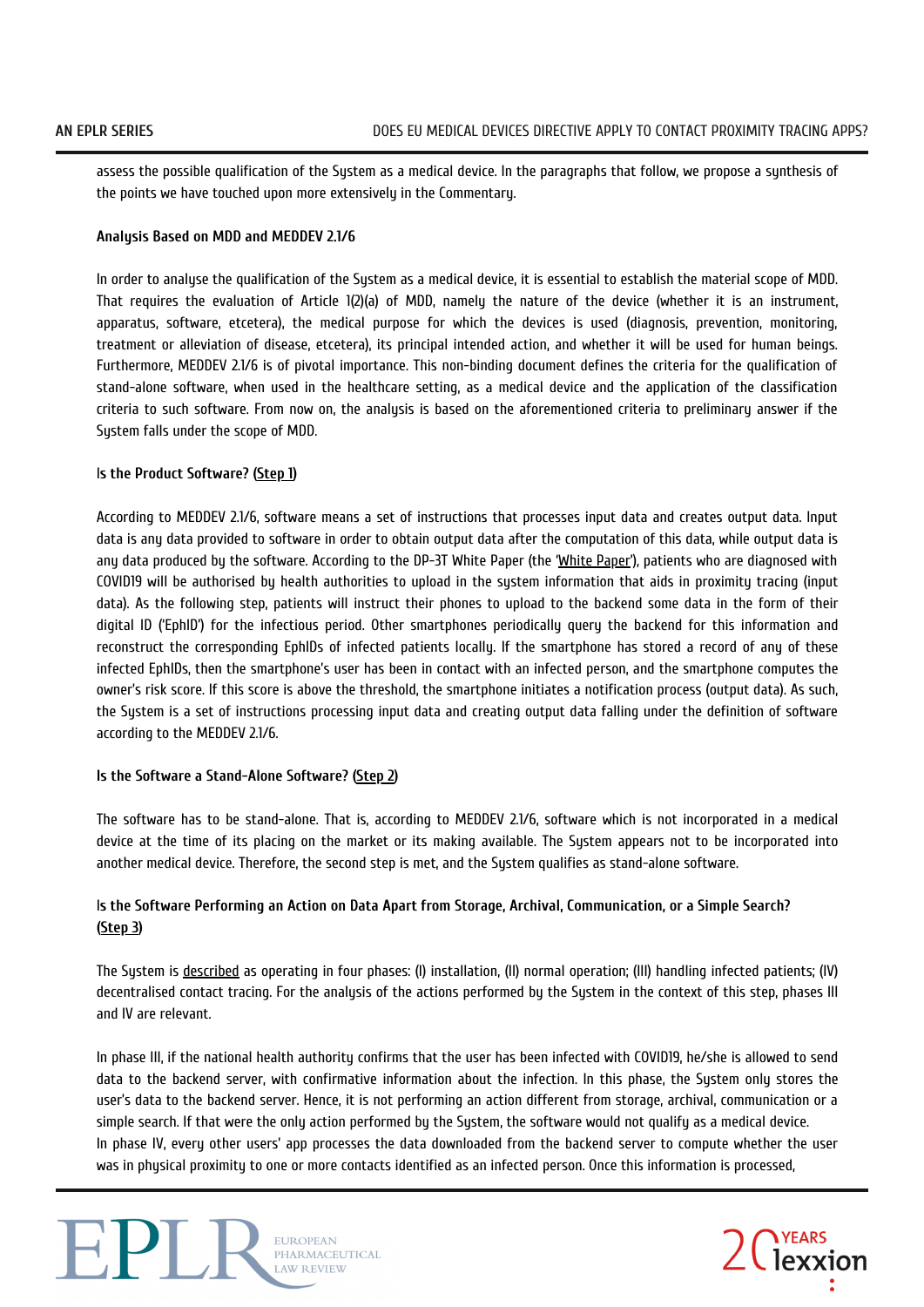the app computes the infection risk score. If the score goes above a certain threshold, the app informs the user of the infection risk and advises on what to do and where to find more information. This phase seems to indicate that the System performs an action different from those explicitly excluded. We deem this action to be different from storage, archival, communication, or a simple search. As defined by the Cambridge Dictionary, to ['compute'](https://dictionary.cambridge.org/) means to calculate an answer or amount by using a machine. In light of that, the System calculates the risk score of the single user.

## I**s the Action for the Benefit of Individual Patients? ([Step](https://ec.europa.eu/docsroom/documents/17921) 4)**

The action performed by stand-alone software has to be for the benefit of individual patients. A definition of 'benefit of individual patients' is not provided in the MDD, or MEDDEV 2.1/6. However, some elements of it may be inferred with *a contrario* interpretation, from the explanations provided by MEDDEV 2.1/6 itself. Therein, it is stated that "examples of software which are not considered as being for the benefit of individual patients are those which aggregate population data, provide generic diagnostic or treatment pathways, scientific literature, medical atlases, models and templates as well as software for epidemiologic studies or registers". The latter statement requires further interpretation. First, to qualify as a medical device, the software should not aggregate population data nor provide generic diagnostic or treatment pathways. Here we may already infer that the System does not aggregate population data nor it provides generic diagnostic or a treatment pathway to an unspecified number of people. The purpose of the System is for the benefit of an individual patient since it computes the individual risk score and directly notifies the user of the possible risk of infection. Besides, for this analysis, we did not find relevant the reference to "scientific literature, medical atlases, models and template". Therefore, and for the sake of conciseness, they have been disregarded. Second, the stand-alone software should not be used for epidemiologic studies or registers. Although the System is designed to fight the epidemic and one of its objectives is to enable epidemiologists to analyse the spread of COVID19, it would be misleading to ponder that the System falls under the notion of software for epidemiologic studies or registers, and thus not being for the benefit of an individual patient. What adds to this argument is the other listed objective of the System, namely to enable quick notification of contact people at risk and give guidance on the next steps. Thus, the Sustem is not apt to entirely fall within the case foreseen by the Guidance concerning epidemiologic studies or register.

In conclusion to this step, we deem that the computation of infection risk, and the notification thereof, reasonably appear to be for the benefit of the System's user. As [illustrated](https://github.com/DP-3T/documents/blob/master/DP3T%20-%20Simplified%20Three%20Page%20Brief.pdf), the System assesses whether the individual user has been in physical proximity to an infected person and whether there is a risk for him or her of being infected. If this score is above the threshold, the System initiates a notification process towards the user, thus for the benefit of that person only. Hence, this action is for the benefit of individual patients who happen to be in the proximity of a patient diagnosed with COVID19.

#### **Is it for the Purposes Defined in Article 1(2)(a) of Directive 93/42/CEE? [\(Step](https://ec.europa.eu/docsroom/documents/17921) 5)**

Article 1(2)(a) MDD refers to the medical devices' purpose of diagnosis, prevention, monitoring, treatment or alleviation of disease. Article 1(2)(g) MDD defines intended purpose as the use for which the device is intended according to the data supplied by the manufacturer on the labelling, in the instructions and/or in promotional materials.

The CJEU (in [C-219/11](http://curia.europa.eu/juris/liste.jsf?lgrec=fr&td=%3BALL&language=en&num=C-219%2F11&jur=C&fbclid=IwAR1-VN_MNNa_JoqvixkiPaanMXXq8fYt-chaqUB9nNmfw1ZNmLTVM7nF4L4) and [C-329/16](http://curia.europa.eu/juris/documents.jsf?num=C-329%2F16&fbclid=IwAR01aOfynJTwUi8DmUcbsVea_l-gUFz10fw3lSwaWOvaN3dhckZO4-4C_2M)) confirmed that the device's intended purpose must be medical. However, the mere fact of using a device in the healthcare context does not suffice for a product to qualify as a medical device. For example, when the software is used for administration of general patient data, it has no medical purpose, according to **MEDDEV**.

The White Paper declares two purposes of the System. First is to enable quick notification of contact people at risk and give guidance on the next steps, and second is to aid health authorities in their efforts to reduce the infection growth rate by enabling epidemiologists to analyse the spread of COVID19 by providing the System's users to voluntarily share data for reconstructing the interaction graph among infected and at-risk users.